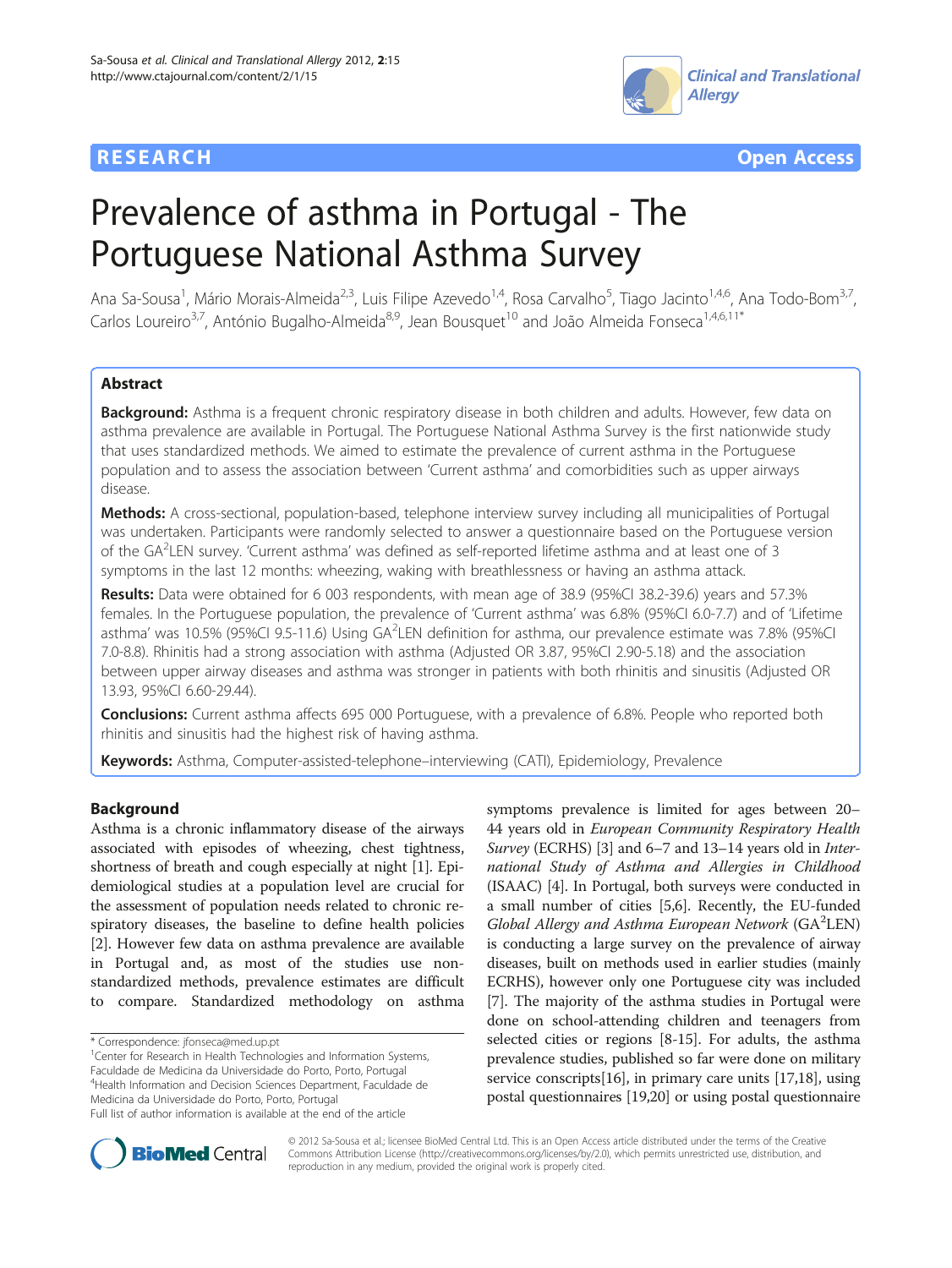followed by a clinical visit [[21](#page-11-0)]. A nationwide telephone survey conducted by the Observatório Nacional de Saúde (ONSA) [\[22](#page-11-0)] in 2004 only included adults and asthma was addressed only in a single question among many other regarding chronic diseases. The Portuguese National Health Survey of 2005/2006 [\[23](#page-11-0)] included participants from all age groups, but the focus of the study were chronic diseases in general and not asthma. Thus, none of the published studies on asthma could give us truly generalizable prevalence estimates for the Portuguese population.

In 2010, we conducted the first Portuguese National Asthma Survey - Inquérito Nacional sobre Asma (INAsma), in collaboration with Sociedade Portuguesa de Alergologia e Imunologia Clínica and Sociedade Portuguesa de Pneumologia, by appointment of the Portuguese Health Directorate. It comprised two phases. In the first phase, the aim was to estimate the prevalence of current asthma and in the second phase, the proportion of asthmatic patients with controlled disease.

In this article we describe the first phase of INAsma aiming to estimate the prevalence of current asthma in the Portuguese population and to assess the association between 'Current asthma' and comorbidities such as upper airways disease.

# Methods

# Study design

This prevalence study was a cross-sectional, populationbased, nationwide telephone interview survey including all municipalities of Portugal.

The study was approved by a Hospital Ethics Committee (Comissão de Ética do Hospital de São João, Porto). All participants gave oral informed consent and were informed that they could abandon the study whenever they pleased, without any implication for their healthcare. Data confidentiality was guaranteed by storing personal information separately from the study data.

We followed the STROBE statement guidelines for reporting observational studies [\[24](#page-11-0)].

# Setting

Portugal is a country situated on the Iberian Peninsula, in south-western Europe. It has seven regions including the islands and 308 municipalities (NUTS II). The estimated population in 2011 national census was 10 555 853 inhabitants. Most of the urban population is located in littoral regions of the country, which are more industrialized than interior regions.

# Sample size

The sample size calculation was based in confidence intervals for proportions. As so, for a prevalence of 6% [[25](#page-11-0)] and for the narrow error margin of 0.015, a sample of

1067 individuals would be enough. However, the sample size of this study was calculated considering the two phases of the research project. In the first phase, we aimed to estimate current asthma prevalence in the Portuguese population. In the second phase we aimed to estimate the proportion of asthma patients that have their disease controlled. Thus, in phase 2 of the project, to estimate the proportion of controlled asthma patients with a margin of error of 3% and a 95% confidence level, assuming a proportion of 20% of uncontrolled asthma patients in the population, we needed a sample of at least 554 asthma patients identified in the first phase of the project. Assuming a loss of patients' follow-up of 20%, we needed to recruit at least 665 asthma patients during the first phase. Within these premises, and assuming a prevalence of 6% in the Portuguese population [[25](#page-11-0)] and a margin of error of 0.65% we needed a sample of at least 6000 persons from the general Portuguese population willing to participate in the first phase of the project.

# **Participants**

The target population was the Portuguese general population and the available population included all individuals living in Portugal, in households with a landline telephone (sampling frame). To obtain a representative sample of the population, a stratified cluster sampling design was used.

First, all municipalities were used as natural strata; in each municipality a sample of households with landline telephone numbers was selected with a probability proportional to municipality population as estimated in the 2001 National Census. The target number of households was set at 6 103. The sample of households was derived from the directory listed in residential White Pages from 2010. To draw a sample of telephone numbers in a municipality a list of all telephone numbers in that municipality was compiled. From the whole list of each municipality, a sample of household's telephone numbers was randomly selected. Because part of the selected telephone numbers are from companies or are not allocated, 4 lists were randomly selected for each municipality, in order to allow for substitution of non-residential telephone numbers. A total of 24 412 telephone numbers were retrieved.

Next, and after the selection and identification of a residential number, one participant was randomly selected in each household. After identification of all the residents in the household, the selected participant in each household was the last person having his/her birthday. When the selected individual was younger than 15 years old the respondent was the usual caregiver. Individuals were excluded if they did not understand spoken Portuguese or had cognitive or physical conditions that could hamper the interview. In the final 20% of the sample, an oversampling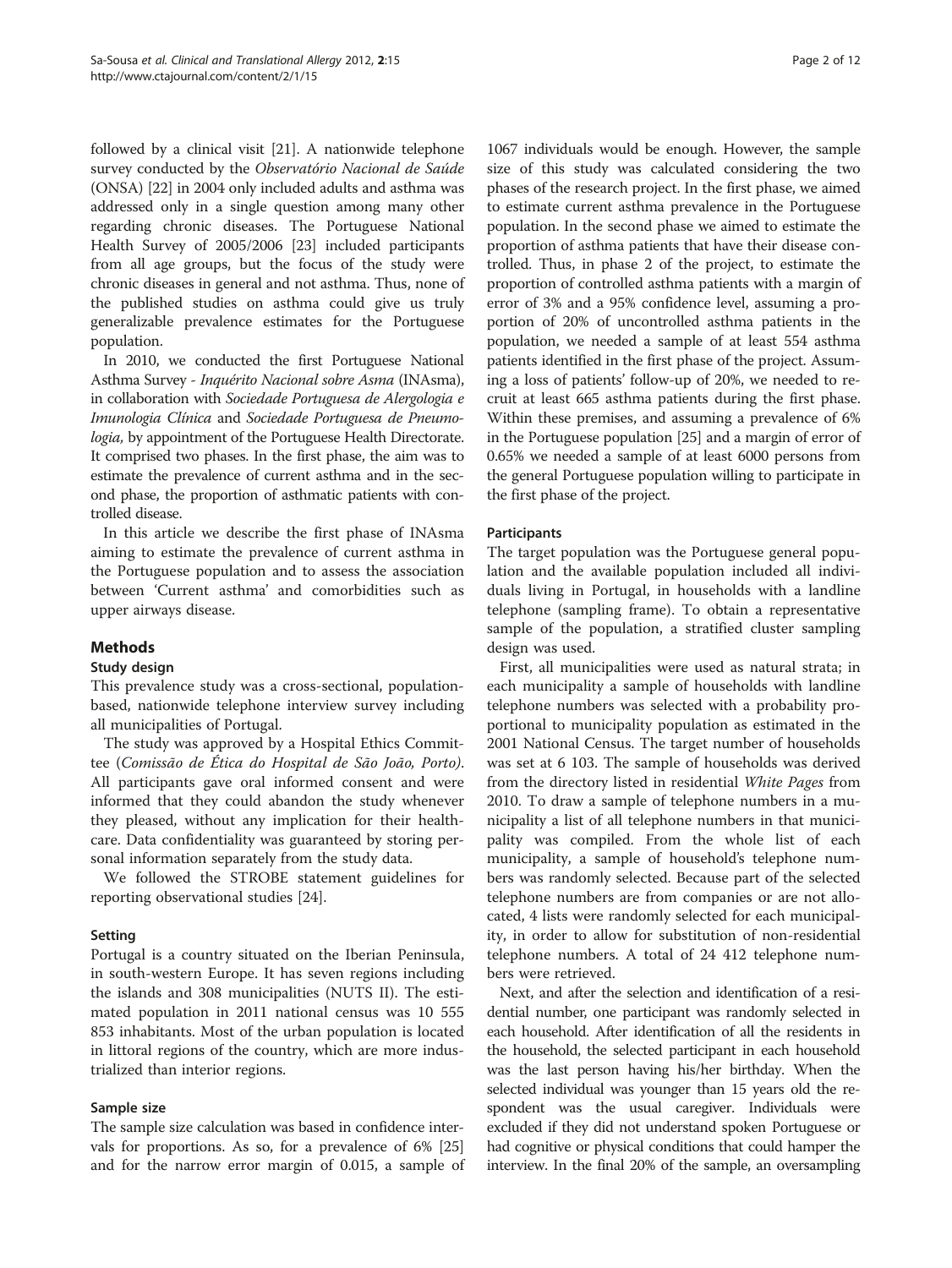strategy of males and younger age subjects was used to correct the common overrepresentation of participants from the female sex and older age groups observed on an interim analysis.

# Instruments and data collection

The main instrument for data collection was the Portuguese version of the 21-item questionnaire used in the GA<sup>2</sup>LEN survey. This questionnaire includes the ECHRS questions on asthma symptoms [\[6](#page-10-0)[,26\]](#page-11-0). A few additional questions were added, mostly regarding socio-educational variables and use of healthcare resources.

A private company administered the questionnaire through Computer Assisted Telephone Interviews (CATI) performed by trained and experienced interviewers. Interviews were conducted between March and May of 2010, mostly between 17:00–22:00 h in weekdays and 11:00– 22:00 h in weekends and holidays. Each telephone number was not abandoned before a minimum of ten attempts in different occasions. The interviews had a mean duration of 15 minutes.

To minimize other potential biases in data collection, several quality assurance measures were followed: interviewers were selected based on their previous experience on health-related data collection; each question was discussed in training sessions held between researchers and all interviewers; a research assistant was present in the setup, training and daily work of the interviewers, motivating and checking the compliance with the standardized operational procedures; data validity was periodically verified soon after being collected and custom statistic algorithms were used to detect extreme, illogical and missing values; the clarity of the questionnaire and its telephonic administration was assessed in a pilot study with 25 individuals before starting the data collection.

# Variables

The primary outcome, common co-morbidities and confounders were defined as follows:

Current asthma: positive answer to the question "Have you ever had asthma?" and at least one of 3 symptoms in the last 12 months: wheezing, waking with breathlessness or having an asthma attack. Lifetime asthma: positive answer to the question "Have

you ever had asthma?"

Diagnosed asthma: positive answer to the questions "Have you ever had asthma?" *and* "Are you taking any medication for asthma?"

Rhinitis: positive answer to the question "Do you have any nasal allergies, including hay fever?" Further classification of rhinitis in intermittent, persistent, mild and moderate/severe was done according to ARIA using GA<sup>2</sup>LEN survey questions [[27](#page-11-0)].

Sinusitis: positive answer to questions "Have you been diagnosed as having chronic sinusitis by a doctor?" and "Have you felt sinus pressure, pain around the eyes or nose, for more than 12 weeks in last 12 months?" Chronic bronchitis: positive answer to questions "Did you have phlegm when coughing for at least 3 months in the last year?" and smoked more than 10 Packs-year and be at least 40 years old.

Eczema/atopic dermatitis: Positive answer to "Have you ever had eczema or skin allergy?"

Drug allergy: Positive answer to "Have you been diagnosed as having drug allergy by a doctor?" Food allergy: Positive answer to "Have you been diagnosed as having food allergy by a doctor?" Wheeze: Positive answer to "Did you have wheezing or whistling in your chest in the last 12 months?" Asthma attack: Positive answer to "Did you have an asthma attack in the last 12 months?" Smokers reported smoking at least one cigarette every day for one year; *Ex-smokers* reported having quit smoking for more than one month; Non-smokers reported neither smoking nor ex-smoking. Packs-year is the number of cigarettes smoked per day / 20 \* number of years smoking.

Environmental Tobacco Smoke: Positive answer to "Does anyone smokes inside your home?" Heart disease: Positive answer to "Have you a heart condition?"

# Statistical analysis

The estimates from the sample were weighted so they could be generalized to the target population. A two-stage stratified sampling design was implemented using the complex sampling module of IBM SPSS Statistics version 19 (2010 SPSS, Inc. an IBM Company). First, a simple random sampling without replacement was used for selecting a random sample of households with landline telephone within each stratum (municipality). Second, within each selected household, one eligible household resident was randomly selected using simple random sampling without replacement. Two types of weights were used: first, weights were used to adjust for the sampling design taking into account the probability of selection of each subject and second, post-stratification weights were used to adjust for the true sex and age distribution of the target population (weights took into account sex and 5-year age strata in each sampling stratum), thus partially correcting for nonresponse and noncoverage bias.

Categorical variables were described with absolute frequencies, proportions and 95% Confidence Interval (95% CI). Comparisons of proportions were tested with Pearson Chi-Square for complex samples. A p-value of <0.05 was considered as statistically significant. Univariate analysis was used to assess associations between 'Current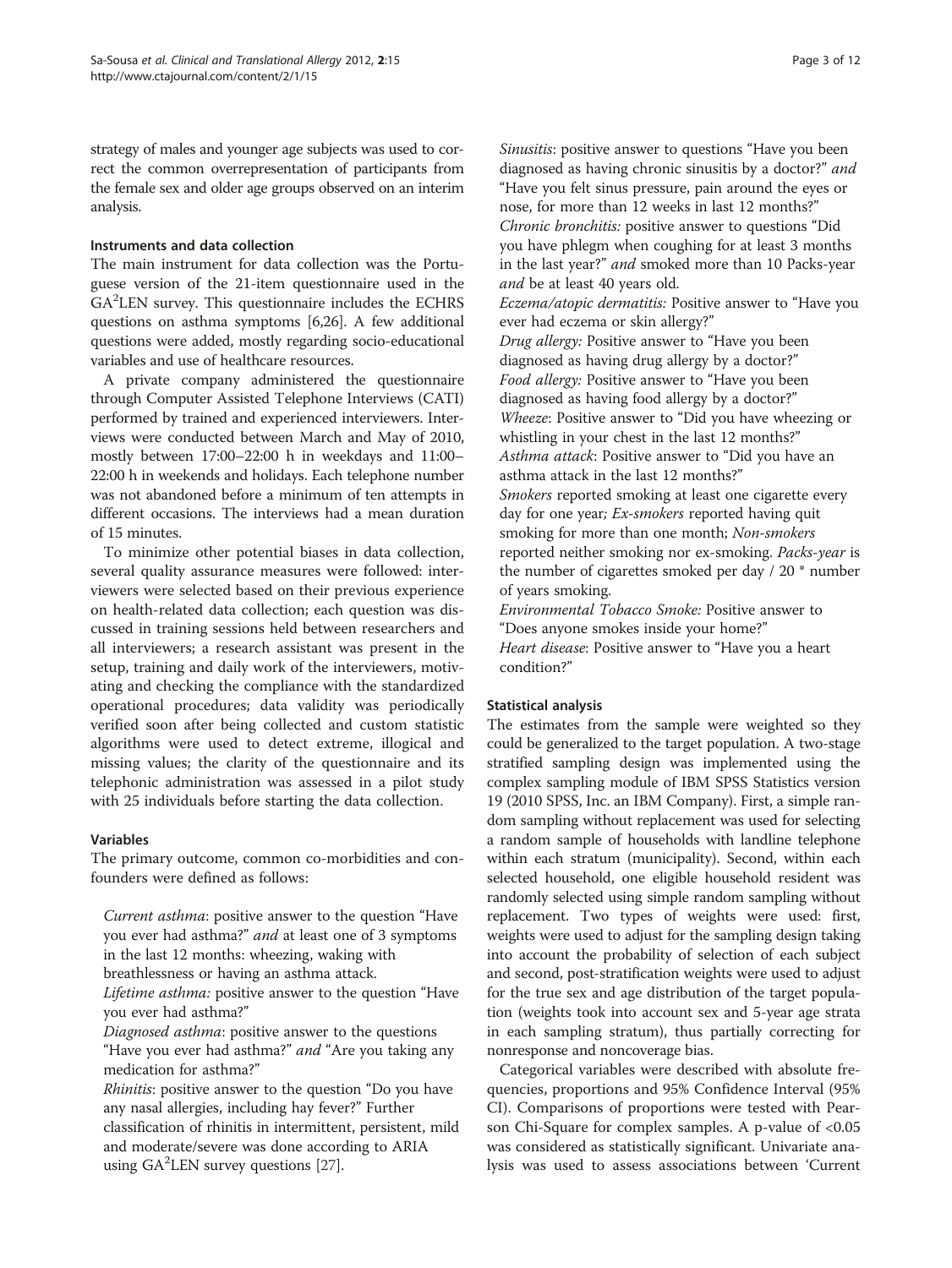asthma' and rhinitis, sinusitis, chronic bronchitis and non-respiratory allergic disease. In order to have a more thorough understanding of the factors affecting its distribution and risk, analysis of factors associated with 'Current asthma' were performed using univariate and multivariate weighted logistic regression modelling. In the multivariate logistic regression models, the dependent variable was presence of 'Current asthma'. Model goodness-of-fit was assessed by the Hosmer-Lemeshow test [\[28\]](#page-11-0). Discriminative/predictive power of the model was evaluated by ROC curve analysis. Results are presented as odds ratios (OR) for each category as compared with a predefined reference category and their respective 95% Confidence Intervals (95%CI). For the initial model all the covariates with p-value of <0.25 were included. The final multiple logistic regression model included the independent variables age, education level, Environmental Tobacco Smoke (ETS), rhinitis plus sinusitis, rhinitis without sinusitis, sinusitis without rhinitis, eczema, drug allergy and food allergy.

Statistical analyses were performed using IBM SPSS Statistics version 19 (2010 SPSS, Inc. an IBM Company).

# Results

# Participants

Of 17 698 contacts, 6 003 subjects completed the interview (Figure [1](#page-4-0)). The sample response rate was 40%; the corrected response rate was 50%. The respondent was the usual caregiver in 76.7% of the participants younger than 15 years old. Participants' characteristics are summarized in Table [1.](#page-5-0) There were no missing data for the variables that comprised the definition of 'Current asthma'.

# Prevalence of asthma

The prevalence of 'Diagnosed asthma' was 5.0% (95%CI 4.2-5.8) and the 'Lifetime asthma' prevalence was 10.5% (95%CI 9.5-11.6). In those with 'Lifetime asthma', 72.8% had their first asthma attack before 18 years old, 25.5% between 18 and 64 years old and 1.7% after 65 years old.

# Current asthma

The prevalence of 'Current asthma' was 6.8% (95%CI 6.0-7.7). Using  $GA^2LEN$  definition for asthma [\[7](#page-10-0)], our prevalence estimate was 7.8% (95%CI 7.0-8.8).

'Current asthma' prevalence was similar in men and women and in all age groups (Table [2\)](#page-6-0). The prevalence of asthma was similar in all body mass index (BMI) groups, with tendency to be higher in obese people: 7.7% (95%CI 2.2-23.3) in underweight group; 5.7% (95%CI 4.3-7.4) in normal weight; 6.4% (95%CI 5.1-8.1) in overweight and 8.7% (95%CI 6.5-11.4) in obese. There was no association between being overweight or obese and 'Current asthma' (Crude OR 1.13, 95%CI 0.78-1.64 and 1.54, 95%CI 1.01-2.34, respectively).

Asthma was more frequent in people who did not smoke or smoked less than 10 packs-year (7.1%, 95%CI 6.2-8.2) than in those who smoked more than 10 packsyear  $(5.2\%, 95\%CI, 3.9-6.8; p = 0.042)$ . Those who smoke more have lower risk of asthma (Crude OR 0.71, 95%CI 0.51-0.99). This tendency was significant after adjustments of unit packs-years for gender, age, BMI, education level and for ETS (data not shown).

In the multiple logistic regression, the risk of 'Current asthma' was assessed for age, education level, ETS, rhinitis with sinusitis, rhinitis without sinusitis, sinusitis without rhinitis, eczema, drug allergy and food allergy (Adjusted OR, Table [2\)](#page-6-0). The Hosmer-Lemeshow statistic revealed good fitting  $(p = 0.259)$  and the model's predictive power was acceptable (AUC = 0.74, 95%CI 0.71- 0.76).

# Comorbidities

Of the subjects with 'Current asthma', 5.7% (95%CI 3.8- 8.5) also have chronic bronchitis (Table [3\)](#page-7-0). More than half of the subjects with 'Current asthma' also had rhinitis (52.3%, 95%CI 45.8-58.6), of which most were classified as intermittent moderate/severe (29.9%, 95%CI 24.4- 36.0) (Table [3\)](#page-7-0). Rhinitis and Sinusitis alone had a strong association with asthma (Crude OR 3.67, 95%CI 2.79- 4.82 and 1.33, 95%CI 0.47-3.76, respectively). Association between upper airway diseases and asthma was stronger in patients with both rhinitis and sinusitis (Crude OR 9.34, 95%CI 4.75-18.35 and Adjusted OR 13.93, 95%CI 6.60-29.44, Table [2\)](#page-6-0).

# Subgroup analysis

To exclude possible confounding of asthma related symptoms with symptoms from self-reported heart disease, heavy smoking habits (smoking more than 10 packs-year) and chronic bronchitis a subgroups analysis was performed. Chronic bronchitis was the condition to have less impact on prevalence of 'Current asthma', whereas self-reported heart disease was the condition with most impact (Figure [2\)](#page-8-0). However, only in the older adults subgroup the participants without self-reported heart disease had a significantly lower prevalence of current asthma (older adults without heart disease 4.9%, 95%CI 3.9-6.2; all older adults 8.0%, 95%CI 6.7-9.5).

# Prevalence of symptoms

The most common respiratory symptom in the group with 'Current asthma' was wheeze (89%, 95%CI 85.8- 91.6), followed by nocturnal symptoms (75.8%, 95%CI 70.8-80.2) (Table [4\)](#page-8-0). Of those who reported 'Wheeze' and 'Wheeze with breathlessness' (Positive answer to wheeze and "Did you have breathlessness when the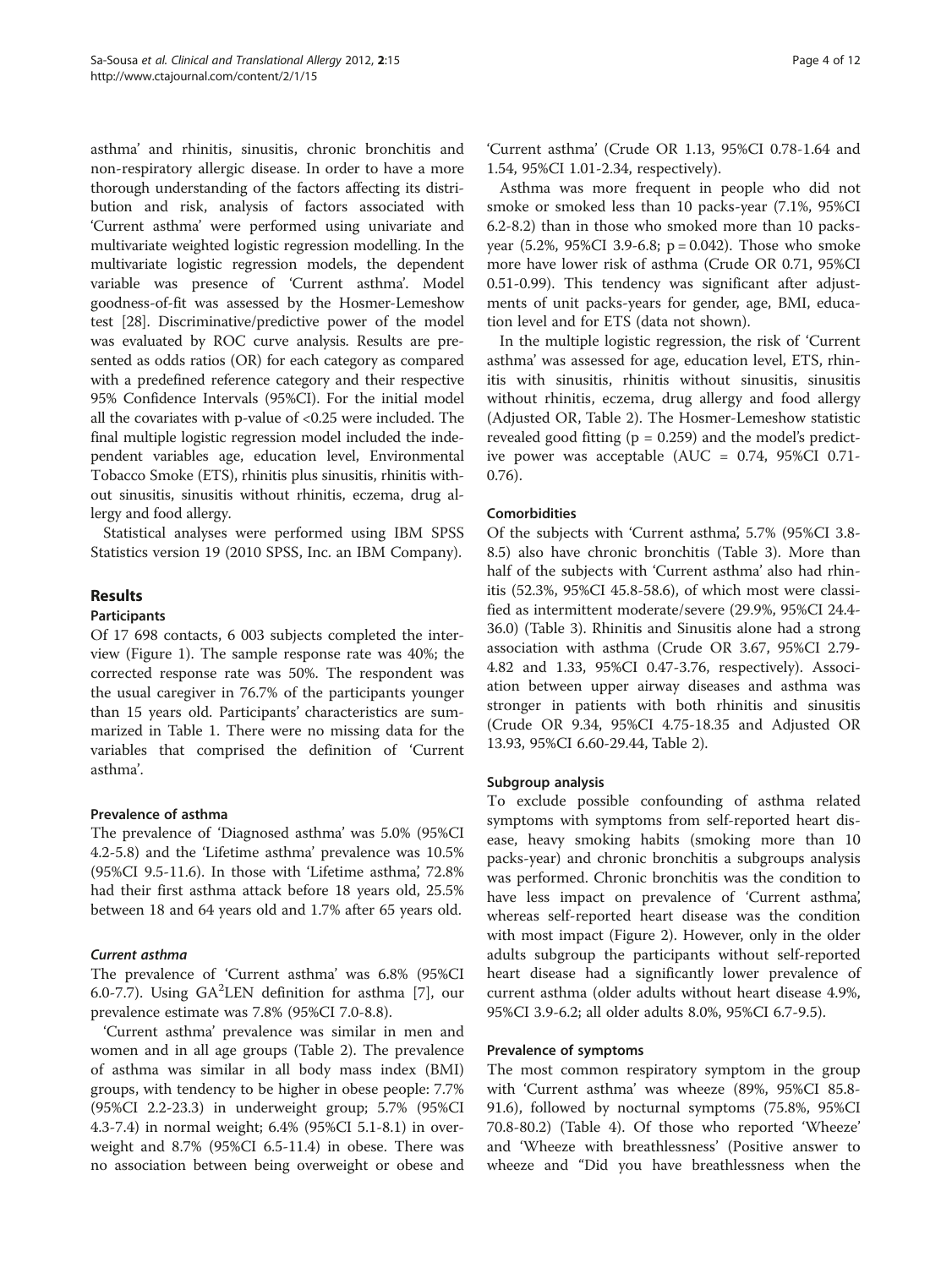<span id="page-4-0"></span>

wheezing sound present?") and 'Wheeze without a cold' (Positive answer to wheeze and "Did you have wheezing without a could?"), 42.2% (95%CI 36.7-47.8) denied having asthma.

# Healthcare resources

About 243 000 (2.4%, 95%CI 1.9-2.9) Portuguese were hospitalized at least once in their lifetime because of asthma. In Portuguese subjects with 'Current asthma', 25.6% were hospitalized because of their asthma (Table [5\)](#page-9-0). Current use of asthma medication (inhaled, nebulized and/or oral medication) was reported by 60.1% of Portuguese subjects with 'Current asthma', 35.2% used inhaled controller medications and 21.6% takes reliever medications only (Table [5](#page-9-0)).

# **Discussion**

In the present study the estimated prevalence of 'Current asthma' in the Portuguese population was 6.8%. This study also showed a strong association of asthma with rhinitis and sinusitis, in agreement with the known risk of the chronic disease of upper airways for asthma [\[27](#page-11-0)].

A limitation of the method used is the increasing preference for mobile phones over residential telephones. However, the use of mobile phone does not allow stratification by geographical region; reduces control over the sampling method and has a lower response rate [\[29](#page-11-0)]. This study has the intrinsic limitations of a telephone survey on asthma; such as the impossibility to determine causality factors without risking biased inferences. Other limitations are is the fact that the only data available by the time of the data collection was the National Census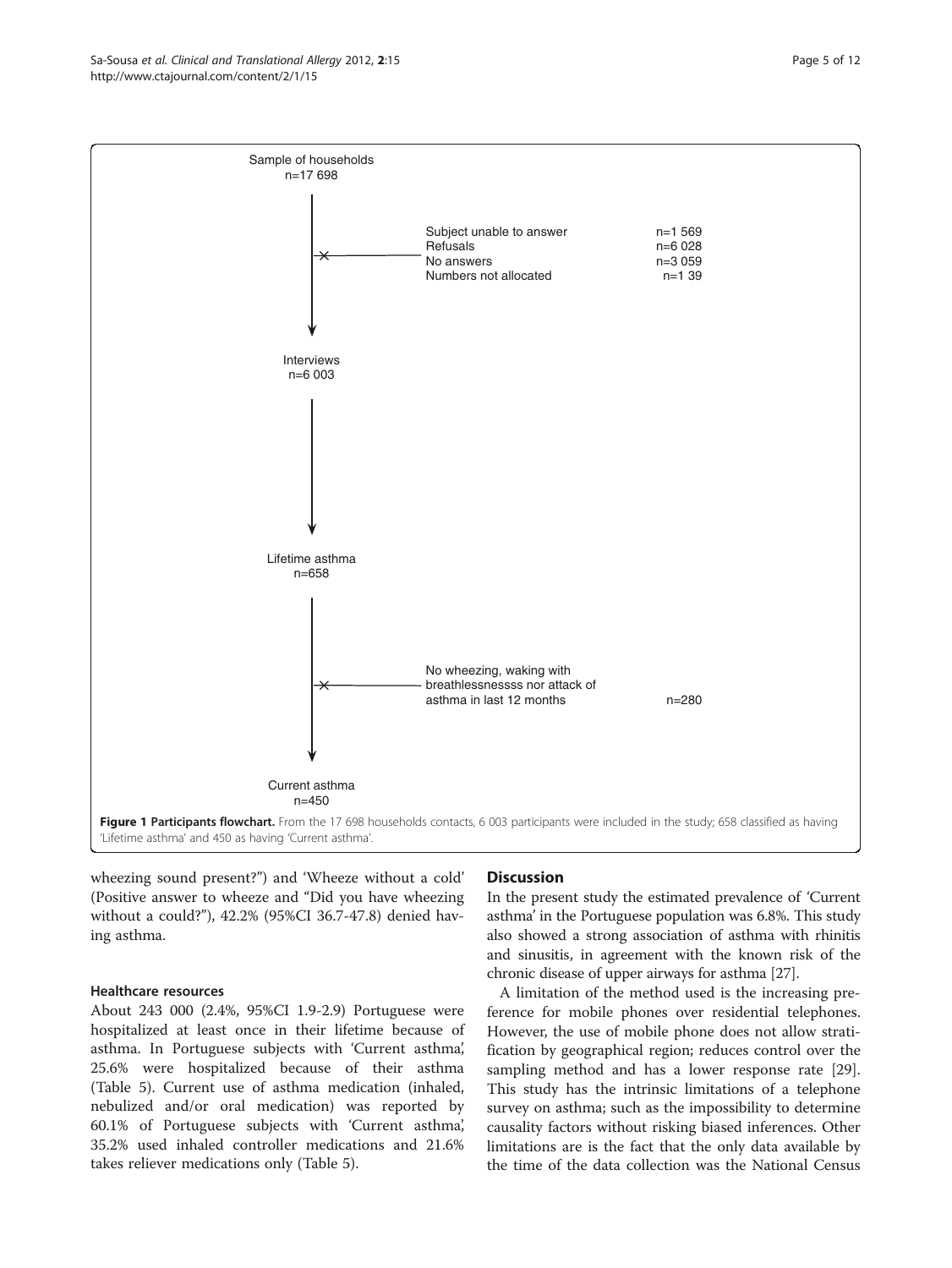|                                        |                     | <b>Current asthma</b> |                  |
|----------------------------------------|---------------------|-----------------------|------------------|
|                                        | Total $(n = 6 003)$ | Yes $(n = 450)$       | No $(n = 5 553)$ |
| <b>Municipality</b>                    |                     |                       |                  |
| Urban                                  | 4593 (76.5)         | 337 (74.9)            | 4256 (76.6)      |
| Rural                                  | 1410 (23.5)         | 113(25.1)             | 1297 (23.4)      |
| Female, n (%)                          | 3438 (57.3)         | 282 (62.7)            | 3156 (56.8)      |
| Age groups, n (%)                      |                     |                       |                  |
| <18 years old                          | 716 (11.9)          | 56 (12.4)             | 660 (11.9)       |
| 18-65 years old                        | 3104 (51.7)         | 211 (46.9)            | 2893 (52.1)      |
| >65 years old                          | 2178 (36.3)         | 183 (40.7)            | 1995 (36.0)      |
| $BMI^{\dagger}$ , n(%)                 |                     |                       |                  |
| Underweight (<18)                      | 253(5.1)            | 18 (4.9)              | 235(5.1)         |
| Normal weight (18-25)                  | 2179 (43.9)         | 140 (38.4)            | 2039 (44.3)      |
| Overweight (25-30)                     | 1825 (36.7)         | 128 (35.1)            | 1697 (36.9)      |
| Obese $(>30)$                          | 710 (14.3)          | 79 (21.6)             | 631 (13.7)       |
| Education level <sup>‡</sup> , $n$ (%) |                     |                       |                  |
| <9 years                               | 3907 (65.5)         | 312 (69.6)            | 3595 (65.1)      |
| 9-12 years                             | 1175 (19.7)         | 85 (19.0)             | 1090 (19.7)      |
| >12 years                              | 732 (12.3)          | 40 (8.9)              | 692 (12.5)       |
| SES <sup>++</sup> , n(%)               |                     |                       |                  |
| Low                                    | 1289 (22.0)         | 111(25.2)             | 1169 (21.7)      |
| Medium                                 | 4137 (71.1)         | 1169 (21.7)           | 3831 (71.2)      |
| High                                   | 405 (7.0)           | 23 (5.2)              | 382 (7.1)        |
| Smoking status, n(%)                   |                     |                       |                  |
| Non-smoker                             | 4291 (71.5)         | 333 (74.0)            | 3958 (71.3)      |
| Ex-smoker                              | 971 (16.2)          | 71 (15.8)             | 900 (16.2)       |
| Current smoker                         | 741 (12.3)          | 46 (10.2)             | 695 (12.5)       |
| Unit Packs-year, n(%)                  |                     |                       |                  |
| $\leq$ 10 Packs-year                   | 4799 (79.9)         | 368 (82.3)            | 4431 (80.5)      |
| >10 Packs-year                         | 1150 (19.2)         | 79 (17.7)             | 1071 (19.5)      |
| ETS $^{11}$ , n(%)                     |                     |                       |                  |
| No                                     | 4843 (80.7)         | 347 (77.1)            | 4496 (81.0)      |
| Yes                                    | 1160 (19.3)         | 103 (22.9)            | 1057 (19.0)      |

### <span id="page-5-0"></span>Table 1 Socio-demographic characteristics of the participants by 'Current asthma' status

†Body Mass Index. { A total of 153 (2.5%) children were pre-schoolers (not shown). ††Socioeconomic Status was categorized in high (A social class), medium (B and C social classes) and low (D social class) based on occupation and school education of the person who contributes more for the household income. {{Environmental Tobacco Smoke.

of 2001; demographic changes in the years in between could influence the sampling size; and the relatively low response rate, still was among the highest obtained in Portuguese nationwide telephone surveys [[30,31\]](#page-11-0). In other countries the asthma prevalence and outcomes are different between ethnicities. It would be interesting to compare the prevalence of asthma in the people with different ethnic backgrounds in the Portuguese population. However, in Portugal in what concerns ethnicity, serious limitations on data collection are imposed and no official data are available.

Bias and confounding are limitations of all epidemiological studies. To address this, we took into account possible information and selection bias and adjusted for conditions with similar symptoms. Chronic Obstructive Pulmonary Disease (COPD) can be difficult to differentiate from asthma in surveys [\[32](#page-11-0)], especially when the proportion of elders with respiratory symptoms is high and is associated with asthma, as we have observed. Nevertheless, we believe misclassification of COPD patients had a limited effect on our prevalence estimates. The analysis of the participants without 'Chronic bronchitis' (phlegm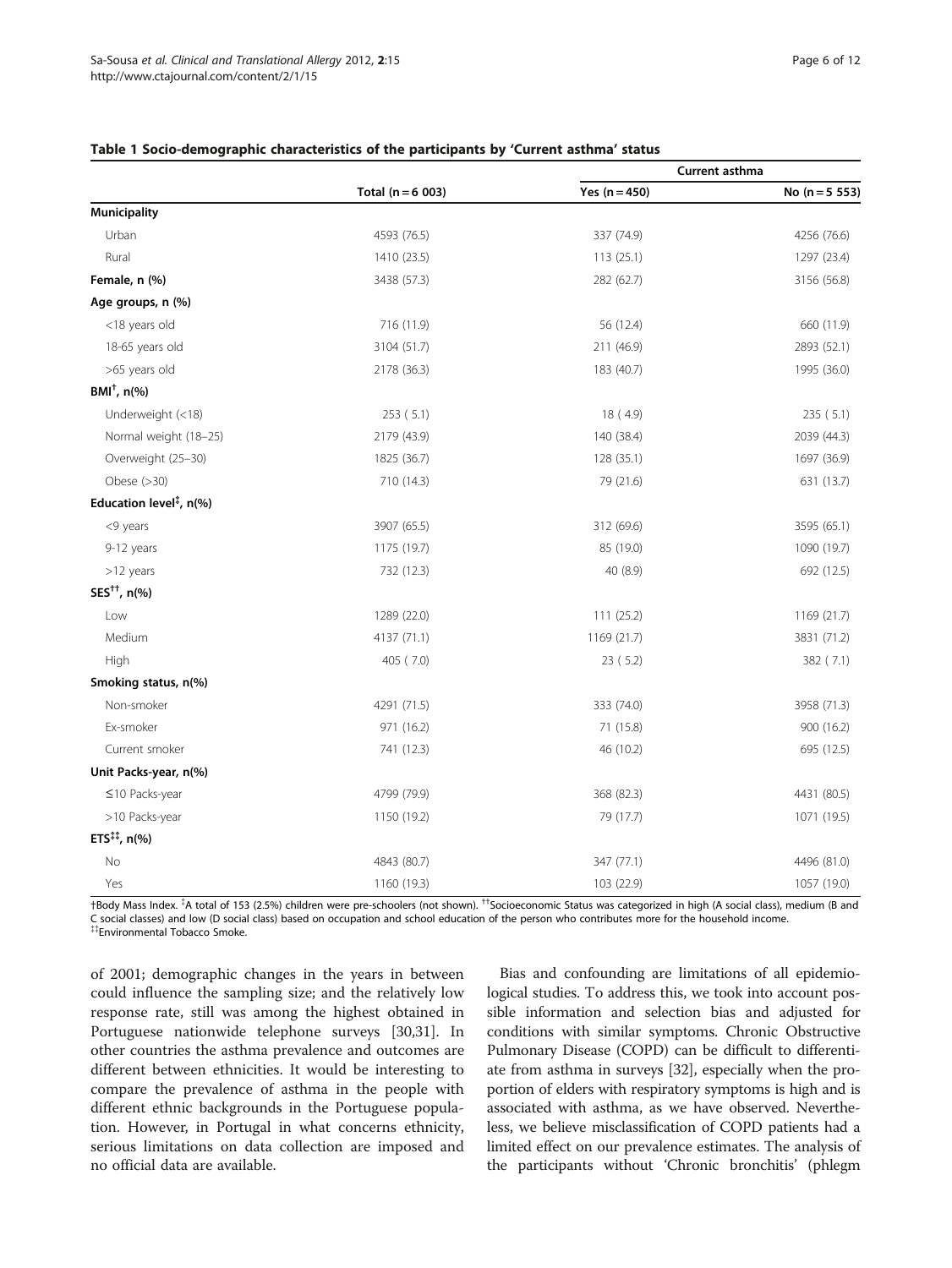|                                   | Current asthma % (95%CI) | Crude OR (95%CI)                | Adjusted OR (95% CI) <sup>§</sup> |
|-----------------------------------|--------------------------|---------------------------------|-----------------------------------|
| All Portuguese Population         | $6.8$ ( $6.0 - 7.7$ )    |                                 |                                   |
| <b>NUTS II</b>                    |                          |                                 |                                   |
| North                             | $6.7$ (5.5 - 8.2)        | 1.00 (Ref)                      |                                   |
| Centre                            | $6.2$ (4.6-8.3)          | $0.92$ $(0.63 - 1.35)$          |                                   |
| Lisbon                            | $6.8$ (5.4-8.6)          | 1.01 (0.72-1.42)                |                                   |
| Alentejo/Algarve                  | 7.9 (5.4-11.3)           | $1.18(0.75-1.87)$               |                                   |
| Madeira/Azores                    | $6.6$ ( $3.9-10.9$ )     | $0.98$ $(0.55 - 1.77)$          |                                   |
| Municipality                      |                          |                                 |                                   |
| Urban                             | $6.5$ (5.6-7.4)          | 1.00 (Ref)                      |                                   |
| Rural                             | 7.7 (5.9-10.1)           | 1.22 (0.87-1.69)                |                                   |
| Gender                            |                          |                                 |                                   |
| Female                            | 7.2 (6.0-8.5)            | 1.00 (Ref)                      |                                   |
| Male                              | $6.3$ (5.2-7.6)          | $0.87$ (0.66-1.14)              |                                   |
| Age groups                        |                          |                                 |                                   |
| <18 years old                     | 7.2 (5.4-9.5)            | 1.00 (Ref)                      | 1.00 (Ref)                        |
| 18-65 years old                   | $6.3$ (5.3-7.5)          | $0.86$ $(0.61 - 1.23)$          | $0.94(0.63 - 1.40)$               |
| >65 years old                     | 8.0 (6.7-9.5)            | $1.11 (0.78 - 1.59)^{*}$        | 1.51 $(1.01 - 2.27)^{5*}$         |
| Education level <sup>+</sup>      |                          |                                 |                                   |
| <9 years                          | $7.1$ (6.1-8.2)          | 1.00 (Ref)                      | 1.00 (Ref)                        |
| 9-12 years                        | $7.4$ (5.6-9.7)          | $1.05(0.75-1.47)$               | $0.92$ $(0.64-1.32)$              |
| >12 years                         | $4.5$ ( $3.0 - 6.6$ )    | $0.62$ (0.40-0.96)              | 0.44 $(0.28 - 0.70)^{\S^{**}}$    |
| SES <sup>T</sup>                  |                          |                                 |                                   |
| Low                               | $6.9$ (5.3-8.9)          | 1.00 (Ref)                      |                                   |
| Medium                            | $6.9$ (5.9-8.0)          | $1.00(0.73-1.37)$               |                                   |
| High                              | $6.3$ ( $3.8-10.3$ )     | 0.91 (0.50-1.66)                |                                   |
| <b>Smoking status</b>             |                          |                                 |                                   |
| Non-smoker                        | $6.9$ ( $6.0 - 8.0$ )    | 1.00 (Ref)                      |                                   |
| Ex-smoker                         | $6.3$ (4.7-8.5)          | $0.91$ $(0.63 - 1.30)$          |                                   |
| Current smoker                    | $6.3$ (4.3-9.1)          | $0.90(0.59-1.34)$               |                                   |
| $ETS^{++}$                        |                          |                                 |                                   |
| No                                | $6.1$ (5.3-7.0)          | 1.00 (Ref)                      | 1.00 (Ref)                        |
| Yes                               | $8.6(6.7-11.0)$          | $1.45$ (1.06-1.97) <sup>*</sup> | 1.53 (1.09-2.16) <sup>§***</sup>  |
| Chronic Bronchitis <sup>##</sup>  |                          |                                 |                                   |
| No                                | $6.5$ $(5.7 - 7.4)$      | $1.00$ (Ref)                    |                                   |
| Yes                               | 14.6 (9.8-21.2)          | 2.23 (1.38-3.59)                |                                   |
| <b>Rhinitis plus Sinusitis</b>    |                          |                                 |                                   |
| No                                | $6.4$ (5.6 - 7.3)        | 1.00 (Ref)                      | 1.00 (Ref)                        |
| Yes                               | 39.1 (24.9-55.4)         | 9.34 (4.75-18.35)**             | 13.93 (6.60-29.44) <sup>§§</sup>  |
| <b>Rhinitis without Sinusitis</b> |                          |                                 |                                   |
| No                                | $4.6$ ( $3.8 - 5.5$ )    | 1.00 (Ref)                      | 1.00 (Ref)                        |
| Yes                               | 14.9 (12.6-17.6)         | 3.67 $(2.79-4.82)^{**}$         | $3.87(2.90 - 5.18)^{55}$          |
| <b>Sinusitis without Rhinitis</b> |                          |                                 |                                   |
| No                                | $6.7$ (5.9-7.6)          | 1.00 (Ref)                      | 1.00 (Ref)                        |
| Yes                               | 8.7 (3.3-21.2)           | 1.33 $(0.47 - 3.76)^{**}$       | 2.01 (0.64-6.34)                  |

# <span id="page-6-0"></span>Table 2 Prevalence of 'Current asthma' and logistic regression models with crude and adjusted Odds Ratio (OR)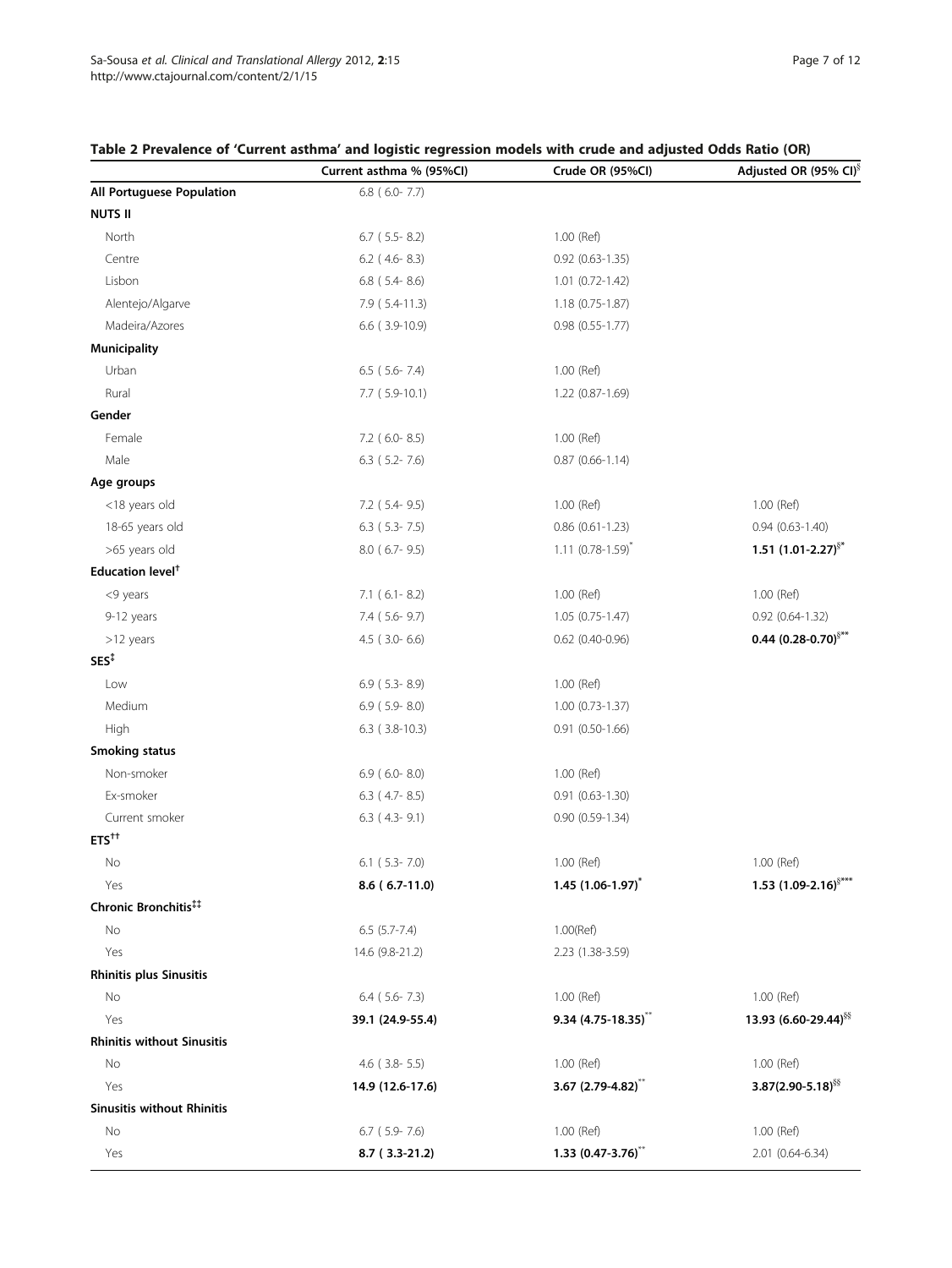| Eczema       |                   |                                  |                                   |
|--------------|-------------------|----------------------------------|-----------------------------------|
| No           | $5.1$ (4.3-6.1)   | 1.00 (Ref)                       | 1.00 (Ref)                        |
| Yes          | $11.5(9.6-13.7)$  | 2.41 $(1.84 - 3.17)^{**}$        | 2.00 $(1.50-2.66)^{88}$           |
| Food allergy |                   |                                  |                                   |
| No           | $6.3$ (5.5 - 7.1) | 1.00 (Ref)                       | $1.00$ (Ref)                      |
| Yes          | 15.7 (10.8-22.3)  | $2.79(1.77-4.40)^{**}$           | 1.89 $(1.15-3.10)$ <sup>§§*</sup> |
| Drug allergy |                   |                                  |                                   |
| No           | $6.3$ (5.5 - 7.3) | 1.00 (Ref)                       | 1.00 (Ref)                        |
| Yes          | $11.9(8.7-16.1)$  | $2.00$ (1.38-2.92) <sup>**</sup> | 1.30 (0.86-1.95)                  |

# <span id="page-7-0"></span>Table 2 Prevalence of 'Current asthma' and logistic regression models with crude and adjusted Odds Ratio (OR) (Continued)

† 'Pre-schoolers' and <9 years were merged. { Socioeconomic status was categorized in high (A social class), medium (B and C social classes) and low (D social class) based on occupation and school education of the person who contributes more for the household income. ††Environmental Tobacco Smoke. {{Chronic bronchitis was defined as positive answer to questions "Did you have phlegm when coughing for at least 3 months in the last year?" and smoked more than 10 Packs-year and be at least 40 years old. \*p < 0.25 \*\*p < 0.001. § Final multiple logistic regression model included age, education level, ETS, , rhinitis plus sinusitis, rhinitis without sinusitis, sinusitis without rhinitis, eczema, drug allergy and food allergy as risk factors for Current asthma.  $\frac{8}{7}p = 0.006 \frac{8}{5}p = 0.002 \frac{8}{5}p = 0.015 \frac{85}{100}$ p < 0.001 }}\*p = 0.012. Significant results in bold. OR – odds ratio.

when coughing for at least 3 months in the last year and smoked more than 10 packs-year and is at least 40 years old) didn't change asthma prevalence estimates. After these adjustments, the prevalence of asthma was lower in elders without self-reported 'heart disease'. This overestimation of asthma symptoms in people with heart disease may indicate a possible bias or confounding of the two conditions, since heart disease is another cause of recurrent respiratory symptoms [[1](#page-10-0)]. In spite of these limitations, this is the only Portuguese study using a studyproved questionnaire on asthma that includes a large sample size from all municipalities and all age groups and which estimates represent the prevalence in Portuguese population.

An additional clinical evaluation including lung function tests would improve the accuracy of asthma classification [[3,4\]](#page-10-0). We designed and intend to proceed with a clinical evaluation in a subsample of the participants that will allow us to assess the effect of the survey misclassification on asthma prevalence estimates.

|                                  | Current asthma subjects, % (95%Cl) | Total sample, % (95%CI) |
|----------------------------------|------------------------------------|-------------------------|
| Upper airways disease            |                                    |                         |
| None (Rhinitis-/Sinusitis-)      | 46.9 (40.5-53.4)*                  | 77.2 (75.7-78.7)        |
| Rhinitis                         | 52.3 (45.8-58.6)*                  | 22.1 (20.7-23.6)        |
| Mild                             | 14.0 (10.4-18.8)*                  | $8.3$ (7.4-9.3)         |
| Intermittent                     | $12.1(8.6-16.7)$                   | $7.4$ (6.6-8.4)         |
| Persistent                       | $1.9(1.0-3.8)$                     | $0.9$ ( $0.6 - 1.2$ )   |
| Moderate/Severe                  | 38.2 (32.3-44.5)*                  | 13.8 (12.6-15.1)        |
| Intermittent                     | 29.9 (24.4-36.0)                   | $11.1(10.1-12.3)$       |
| Persistent                       | $8.3$ (5.7-12.0)                   | $2.7$ ( $2.2 - 3.3$ )   |
| Rhinitis+ /Sinusitis-            | 46.7 (40.4-53.2)*                  | 21.2 (19.8-22.6)        |
| <b>Sinusitis</b>                 | $6.4$ (4.3-9.4)*                   | $1.6(1.2-2.1)$          |
| Rhinitis - /Sinusitis+           | $0.9$ ( $0.3 - 2.2$ )              | $0.7$ ( $0.4-1.0$ )     |
| Both (Rhinitis+/Sinusitis+)      | $5.5$ (3.5-8.5)*                   | $1.0$ ( $0.7 - 1.3$ )   |
| <b>Chronic bronchitis</b>        | $5.7$ (3.8-8.5)*                   | $2.7(2.2-3.2)$          |
| Non-respiratory allergic disease | 55.4 (48.9-61.7)*                  | 33.0 (31.4-34.7)        |
| Eczema/atopic dermatitis         | 44.3 (38.1-50.8)*                  | 26.1 (24.6-27.7)        |
| Drug allergy                     | 13.3 (9.8-17.9)*                   | $7.5$ (6.7-8.5)         |
| Food allergy                     | $12.2$ (8.3-17.6)*                 | $5.3$ (4.5-6.1)         |

# Table 3 Asthma comorbities for 'Current asthma' subjects ( $n = 450$ ) and for the total sample ( $n = 6003$ )

(−) indicates absence; (+) indicates presence; \*p < 0.001.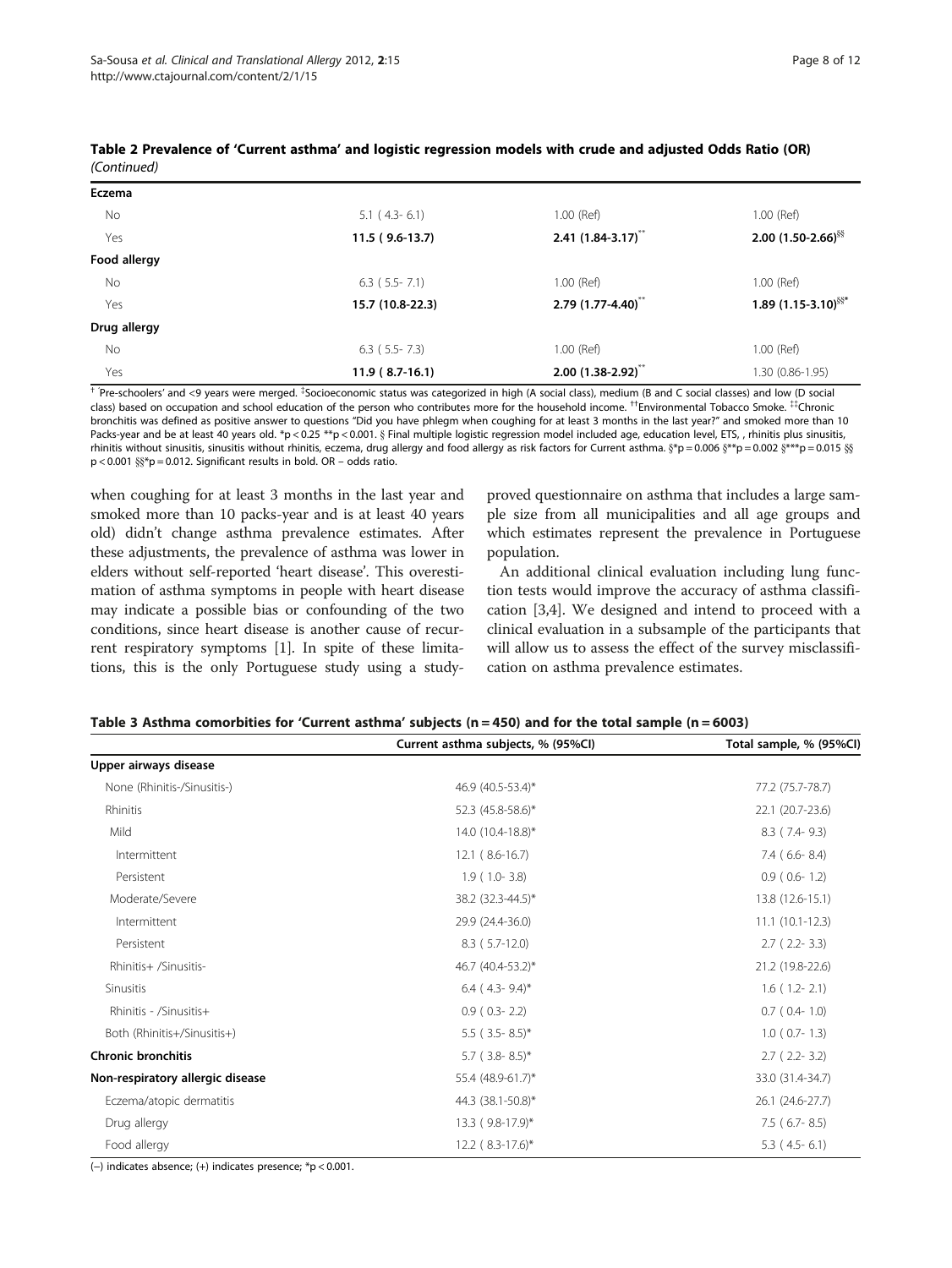<span id="page-8-0"></span>

# Current asthma

GA<sup>2</sup>LEN definition of asthma included the symptoms 'wheezing'; 'waking with a feeling of tightness in the chest'; 'waking with breathlessness' and 'waking with cough'. Using this definition our estimate was 7.8% (95% CI 7.0-8.8). However, our definition of 'Current asthma' uses a more conservative combination of questions from the GA<sup>2</sup>LEN survey. The selection of the questions aimed to improve the specificity, namely by including 'asthma attack' and 'waking with breathlessness' [\[33-35](#page-11-0)] (the less frequent nocturnal asthma-related symptom) and not including 'waking with a feeling of tightness in

the chest' or 'waking with cough'. Our prevalence estimate using this definition of 'Current asthma' (6.8%, 95%CI 6.0-7.7), was comparable to those found in GA<sup>2</sup> LEN survey for Sweden (Gothenburg, 7.1%), Poland (Krakow 7.1% and Lodz 6.0%), Netherlands (6.4%), Belgium (7.6%) and Germany (Brandenburg 6.3%) but inferior to Coimbra estimates (16.8%) [[7\]](#page-10-0).

A direct comparison of our prevalence estimates with other studies previously done in Portugal is not straightforward given the differences in the methods and operational definitions used. Most of the asthma studies in Portugal were done on school-attending children and

|                      |  | Table 4 Prevalence of self-reported symptoms in last 12 months for 'Current asthma' subjects(n = 450) and total |  |
|----------------------|--|-----------------------------------------------------------------------------------------------------------------|--|
| sample( $n = 6003$ ) |  |                                                                                                                 |  |

|                                    | Current asthma subjects, % (95%CI) | Total sample, % (95%Cl) |
|------------------------------------|------------------------------------|-------------------------|
| Asthma Symptoms                    |                                    |                         |
| Wheeze                             | 89.0 (85.8-91.6)*                  | 18.1 (16.8-19.4)        |
| Nocturnal symptoms                 | 75.8 (70.8-80.2)*                  | 35.6 (33.9-37.3)        |
| Waking with breathlessness         | 36.4 (30.7-42.6)*                  | $6.8$ (5.9 - 7.7)       |
| Waking with tightness in the chest | 39.2 (33.3-45.4)*                  | 11.9 (10.9-13.1)        |
| Waking with cough                  | 55.7 (49.1-62.0)*                  | 28.0 (26.4-29.7)        |
| Attack of asthma                   | 46.9 (41.4-52.4)*                  | $3.2$ ( $2.6 - 3.9$ )   |
| Sputum for at least 3 months       | 45.4 (39.0-51.9)*                  | 18.5 (17.1-19.9)        |
| <b>Blocked nose</b>                | 27.5 (22.4-33.3)*                  | 12.5 (11.4-13.7)        |
| Sinus pressure                     | 25.0 (20.4-30.3)*                  | 11.2 (10.2-12.4)        |

 $*p < 0.001$ .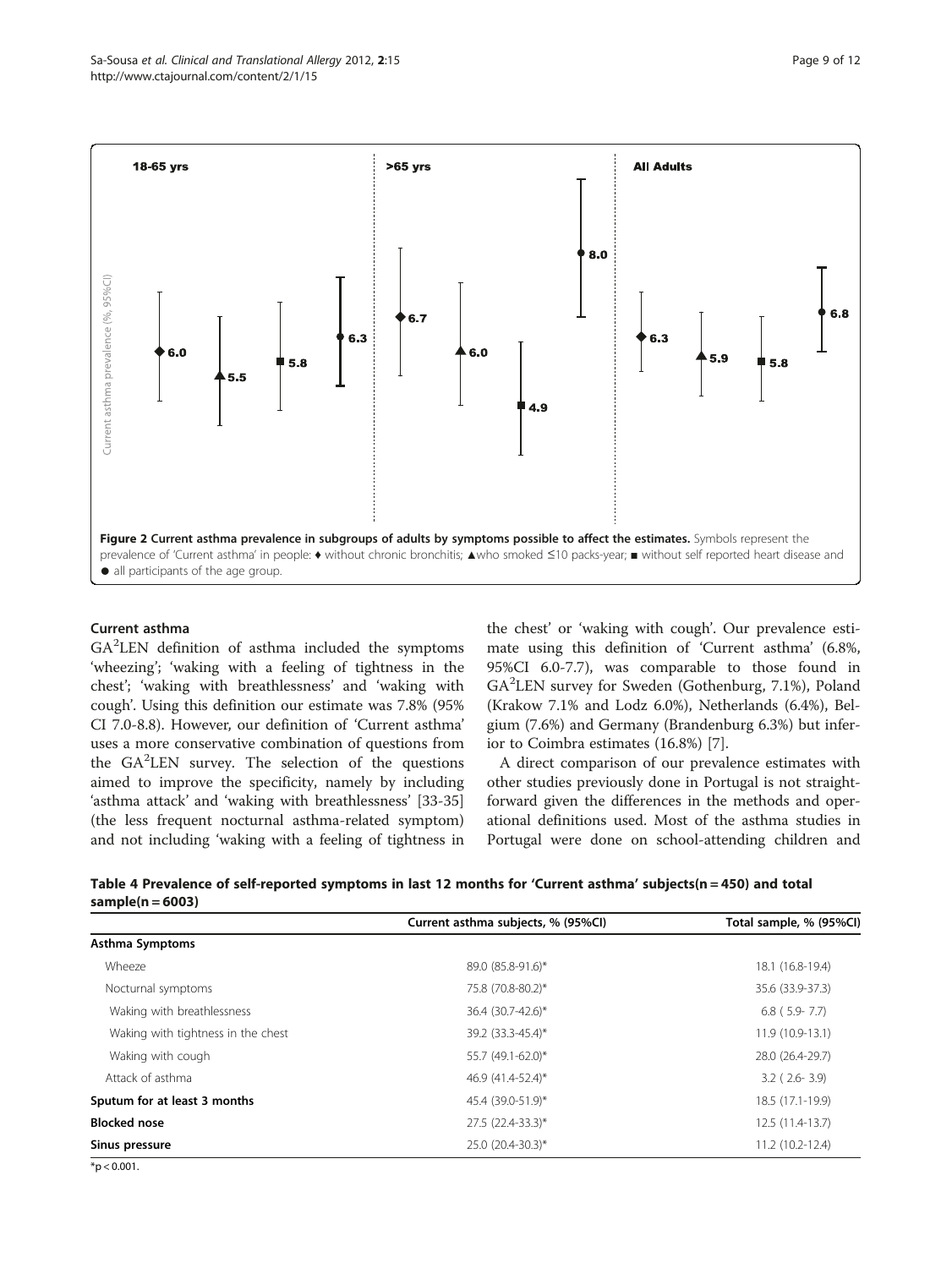|                                                    | Current asthma subjects, % (95%Cl) | Total sample, % (95%Cl) |
|----------------------------------------------------|------------------------------------|-------------------------|
| Hospitalization because of asthma                  | 25.6 (20.4-31.5)                   | $2.4(1.9-2.9)$          |
| Lung function tests                                | 57.4 (50.9-63.7)                   | 23.6 (22.2-25.2)        |
| Allergy tests                                      |                                    |                         |
| Any allergic test                                  | 65.7 (59.5-71.5)                   | 25.2 (23.7-26.8)        |
| Skin-prick test                                    | 55.2 (48.7-61.4)                   | 17.9 (16.6-19.3)        |
| Blood test                                         | 46.7 (40.3-53.1)                   | 16.0 (14.7-17.4)        |
| Asthma medication                                  |                                    |                         |
| Any asthma medication                              | $60.1(53.5-66.2)$                  | $5.0$ (4.2-5.8)         |
| Inhaled Controller                                 | 35.2 (29.2-41.6)                   | $2.9$ ( $2.4 - 3.6$ )   |
| Only inhaled Reliever                              | 21.6 (16.7-27.5)                   | $1.5(1.1-1.9)$          |
| Nebulized aerosols                                 | 36.3 (30.2-42.9)                   | $2.5$ ( $2.0 - 3.1$ )   |
| Nebulized aerosols without controller <sup>†</sup> | 17.6 (13.2-23.0)                   | $1.2$ ( $0.9 - 1.6$ )   |
| Antihistamine medication                           |                                    |                         |
| Nasal spray                                        | 24.9 (19.8-30.7)                   | $1.7(1.3-2.1)$          |
| Oral medication                                    | 45.3 (39.1-51.8)                   | $3.1$ ( $2.6 - 3.7$ )   |

<span id="page-9-0"></span>Table 5 Healthcare resources (Medication, diagnosis and hospitalization) for 'Current asthma' subjects(n = 450) and for total sample( $n = 6003$ )

† Includes the participants using nebulized aerosols but not inhaled controller medication.

teenagers from selected cities or regions, in these the prevalence of current asthma ranged from 3% to 8% [[8,10,13,19,](#page-10-0)[21\]](#page-11-0).

The ISAAC study in Portugal assessed the prevalence of asthma in four cities. For children aged 6–7 years old the global prevalence of asthma in last 12 months was 13% (in Lisboa, Portimão and Funchal); for teenagers with 13–14 years old the global prevalence of current asthma ranged between 9% in 1995 and 12% in 2002 (in Lisboa, Porto, Portimão, Funchal)[[5\]](#page-10-0).

The ECRHS I included data were collected in two Portuguese cities (Porto and Coimbra) [\[6](#page-10-0)]. A total of 3850 participants responded to the postal questionnaire, and the estimated prevalence of asthma diagnosis was 4% in Porto and 6% in Coimbra [[6\]](#page-10-0).

None of the previously published studies exclusively on asthma conducted in Portugal can be confidently generalized to the Portuguese population because of methodological reasons (sampling methods, data collection or asthma definition used).

The only study done in the entire population addressing both children and adults was the Portuguese National Health Survey of 2005/2006. In this survey 3.5% (368 184) reported having had asthma in last 12 months [[23\]](#page-11-0), this is numerically inferior to the number of Portuguese 'Current asthma' estimated in the present study (695 000). This could suggest an increase of asthma prevalence commonly to other westernized countries [[36-39](#page-11-0)]. However, the comparison of the two studies may be compromised due to the methodological differences stated above.

# Participant characteristics and asthma

Asthma prevalence was similar in both genders and in all Portuguese regions, as observed in ONSA survey [[22\]](#page-11-0). The higher prevalence of asthma in older adult population was also observed the Portuguese National Health Survey [[23\]](#page-11-0) and ONSA [\[22\]](#page-11-0).

Obesity has been associated with asthma [\[1](#page-10-0)[,40,41\]](#page-11-0). Using the Portuguese National Health Survey data, Moreira et al. couldn't show that higher BMI is an increased risk for asthma [[42\]](#page-11-0). Our results confirm this lack of association.

Additionally, lower educational level and SES has been linked to an increased risk of asthma [[1,](#page-10-0)[43,44\]](#page-11-0). A study in Portuguese adults, showed that the risk of asthma is associated with lower monthly income and tended to be higher in people with lower educational level [[25\]](#page-11-0). In the present study, educational level was associated with asthma only after adjustment for the other variables. SES was not associated with asthma.

'Current asthma' prevalence tended to be higher in nonsmokers or in those who smoked up to 10 packs-year, suggesting either underreporting of asthma symptoms by participants with tobacco-related diseases or that individuals with respiratory symptoms are less likely to become smokers or tend to quit smoking. Although this association is controversial, similar result was observed in a case–control study based on ECHRS survey data: smokers showed a 42% lower risk of asthma than did non-smokers (OR 0.58; 95% CI: 0.36 to 0.92) [[45](#page-11-0)].

ETS may have an effect on asthma risk and on asthma patients [[1\]](#page-10-0). In the present study, exposure to ETS at home is a significant risk factor for 'Current asthma'.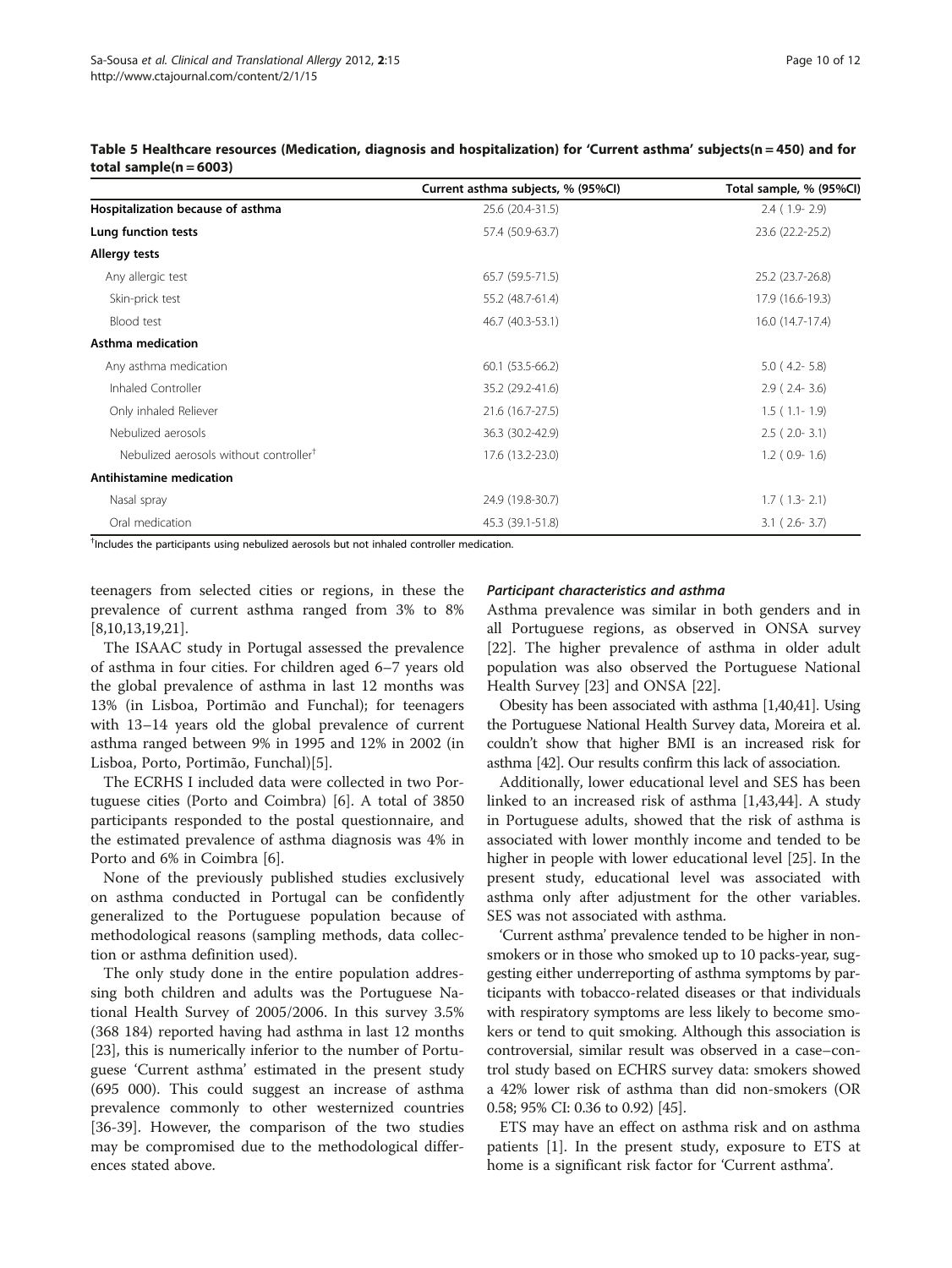# <span id="page-10-0"></span>**Comorbidities**

The association between asthma and rhinitis without sinusitis found in the present study (Crude OR 3.67, 95% CI 2.79-4.82) is similar to other European studies [[46](#page-11-0)] supporting the concept of a frequent co-existence of asthma and rhinitis in the same patient [1,[27\]](#page-11-0). In fact, rhinitis has been considered an important risk factor for asthma development and severity [\[46\]](#page-11-0). An association with sinusitis without rhinitis was also found (Crude OR 1.33, 95%CI 0.47-3.76), in agreement with the findings of a recent European study [7]. This association was stronger when both rhinitis and sinusitis were present, comparably to results from previous studies [7[,47\]](#page-11-0).

#### Healthcare resources

Almost half of the people with 'Current asthma' are not receiving any asthma treatment, and a fifth is using only rescue medication. Furthermore, about 40% of people with wheeze denied having asthma. These facts seem to suggest the need for improvement of diagnosis and treatment of asthma as stated by the Global Alliance against Chronic Respiratory Diseases [[48\]](#page-11-0).

# Conclusion

In conclusion, 695,000 Portuguese have Current asthma, with a prevalence of 6.8%, and more than one million (10.5%) had Lifetime asthma. People who reported sinusitis and rhinitis had the strongest risk of having Current asthma.

#### Abbreviations

BMI: Body mass index; CATI: Computer assisted telephone interviews; CI: Confidence interval; COPD: Chronic obstructive pulmonary disease; ECRHS: European community respiratory health survey; ETS: Environmental tobacco smoke; GA<sup>2</sup>LEN: Global allergy and asthma european network; INAsma: Inquérito nacional sobre asma; ISAAC: International study of asthma and allergies in childhood; ONSA: Observatório nacional de saúde; OR: Odds ratio; ROC: Receiver operating curve; SES: Socioeconomic status.

#### Competing interests

The author(s) declare that they have no competing interests.

#### Authors' contributions

ASS participated in data collection, analysis and wrote the manuscript draft, LFA participated in study design, data analysis and reviewed the manuscript, RC participated in data collection, TJ, MMA and ABA participated in the study conception and reviewed the manuscript, ATB and CL provided parts of the questionnaire for data collection and reviewed the manuscript and JB provided critical review during the project and reviewed the manuscript, JAF is responsible for the INAsma project and participated in all stages and tasks. All authors have read and approved the final manuscript.

#### Acknowledgments

We thank the Sociedade Portuguesa de Alergologia e Imunologia Clínica; Sociedade Portuguesa de Pneumologia and Fundação Ciência e Tecnologia – Harvard Medical School Portugal (HMSPIDSIM/SIM/0018/2009) which supported this project.

#### Author details

<sup>1</sup>Center for Research in Health Technologies and Information Systems, Faculdade de Medicina da Universidade do Porto, Porto, Portugal. <sup>2</sup>Allergy and Clinical Immunology Division Unit, Hospital CUF-Descobertas, Lisbon,

Portugal. <sup>3</sup>Sociedade Portuguesa de Alergologia e Imunologia Clínica, LIsbon, Portugal. <sup>4</sup> Health Information and Decision Sciences Department, Faculdade de Medicina da Universidade do Porto, Porto, Portugal. <sup>5</sup>GBN, Estudos de Mercado, Porto, Portugal. <sup>6</sup>Allergy Unit, Hospital and Institute CUF, Porto Portugal. <sup>7</sup> Allergy and Clinical Immunology Division, Hospitais da Universidade de Coimbra, Coimbra, Portugal. <sup>8</sup>Clínica Universitária de Pneumologia, Faculdade de Medicina da Universidade de Lisboa, Lisbon, Portugal. <sup>9</sup> Coordinator of Comissão de Acompanhamento do Programa Nacional de Controlo da Asma, Lisbon, Portugal. <sup>10</sup>Hôpital Arnaud de Villeneuve, Centre Hospitalier Universitaire Montpellier, Montpellier, France. 11Allergy and Clinical Immunology Division, Hospital S. João EPE, Porto, Portugal.

#### Received: 2 May 2012 Accepted: 21 August 2012 Published: 29 August 2012

#### References

- Global Initiative for Asthma: Global strategy for asthma management and prevention (update 2009). 2009.
- 2. Bousquet J, Khaltaev N, Cruz AA: Global surveillance, prevention and control of Chronic Respiratory Diseases: A comprehensive approach. Switzerland: World Health Organization; 2007.
- 3. Burney PG, Luczynska C, Chinn S, Jarvis D: The European Community Respiratory Health Survey. Eur Respir J 1994, 7:954-960.
- 4. Asher MI, Keil U, Anderson HR, Beasley R, Crane J, Martinez F, Mitchell EA, Pearce N, Sibbald B, Stewart AW, et al: International Study of Asthma and Allergies in Childhood (ISAAC): rationale and methods. Eur Respir J 1995, 8:483–491.
- 5. Rosado Pinto J: ISAAC 20 anos em Portugal. Acta Pediatr Port 2011, 42:S35–S40.
- 6. Burney P, Chinn C, Luczynska C, Jarvis D, Vermeire P, Bousquet J, Nowak D, Prichard J, de Marco R, Rijcken B, et al: Variations in the prevalence of respiratory symptoms, selfreported asthma attacks, and use of asthma medication in the European Community Respiratory Health Survey (ECRHS). Eur Respir J 1996, 9:687–695.
- 7. Jarvis D, Newson R, Lotvall J, Hastan D, Tomassen P, Keil T, Gjomarkaj M, Forsberg B, Gunnbjornsdottir M, Minov J, et al: Asthma in adults and its association with chronic rhinosinusitis: The GA2LEN survey in Europe. Allergy 2012, 67:91–98.
- 8. Santos JM: Aspectos epidemiológicos da asma pediátrica numa comunidade portuguesa, A criança asmática. Lisboa:; 1993.
- 9. Prata C, Marto J, Mouzinho J, Menezes M, Susano R; Epidemiologic study of bronchial asthma in schoolchildren from the Azores (Faial). Acta Med Port 1994, 7:541–544.
- 10. Vicente O, Rodrigues T, Silva AM, Tzer TS, Barros H: Prevalência de asma em estudantes das escolas secundárias portuguesas. Arq Med 1995, 9:90– 92
- 11. Morais-Almeida M, Câmara R, Ornelas P: Prevalência de asma brônquica e de atopia em crianças da Ilha da Madeira. Rev Epidemiol 1996, 2:39–40.
- 12. Leiria Pinto P: Asma brônquica e o adolescente. Conhecimentos e atitudes, Master Thesis. Lisboa: Universidade Nova de Lisboa, Faculdade Ciências Médicas; 1998.
- 13. Barros H, Pereira C, Mateus P: Asma em crianças dos 6 aos 9 anos. Um estudo populacional em duas cidades portuguesas (Porto e Viseu). Rev Port Imunoalergologia 1999, 7:9–18.
- 14. Falcão H, Ramos E, Marques JA, Barros H: Prevalence of asthma and rhinitis in 13 year old adolescents in Porto, Portugal. Rev Port Pneumol 2008, 14:747–768.
- 15. Pegas PN, Alves CA, Scotto MG, Evtyugina MG, Pio CA, Freitas MC: Risk factors and prevalence of asthma and rhinitis among primary school children in Lisbon. Rev Port Pneumol 2011, 17:109–116.
- 16. Chieira C, Loureiro AC, Rodrigues VL: Estudos epidemiológiocs alergológiocs numa população de mancebos (20 anos). Via Pneumológica 1990, 1:67.
- 17. Nunes C, Ladeira S, Albuquerque J: Epidemiological study of asthma in schoolchildren. J Med 1987, CXXM(2200):40–51.
- 18. Correia-de-Sousa J, Espirito-Santo M, Colaco T, Almada-Lobo F, Yaphe J: Asthma in an Urban Population in Portugal: A prevalence study. BMC Publ Health 2011, 11:347.
- 19. Loureiro AC, Chieira C, Pereira AC, Todo Bom A, Faria E, Alendouro P, Tavares B, Rodrigues VL, Cardoso SM, Robalo Cordeiro AJA: Estudos